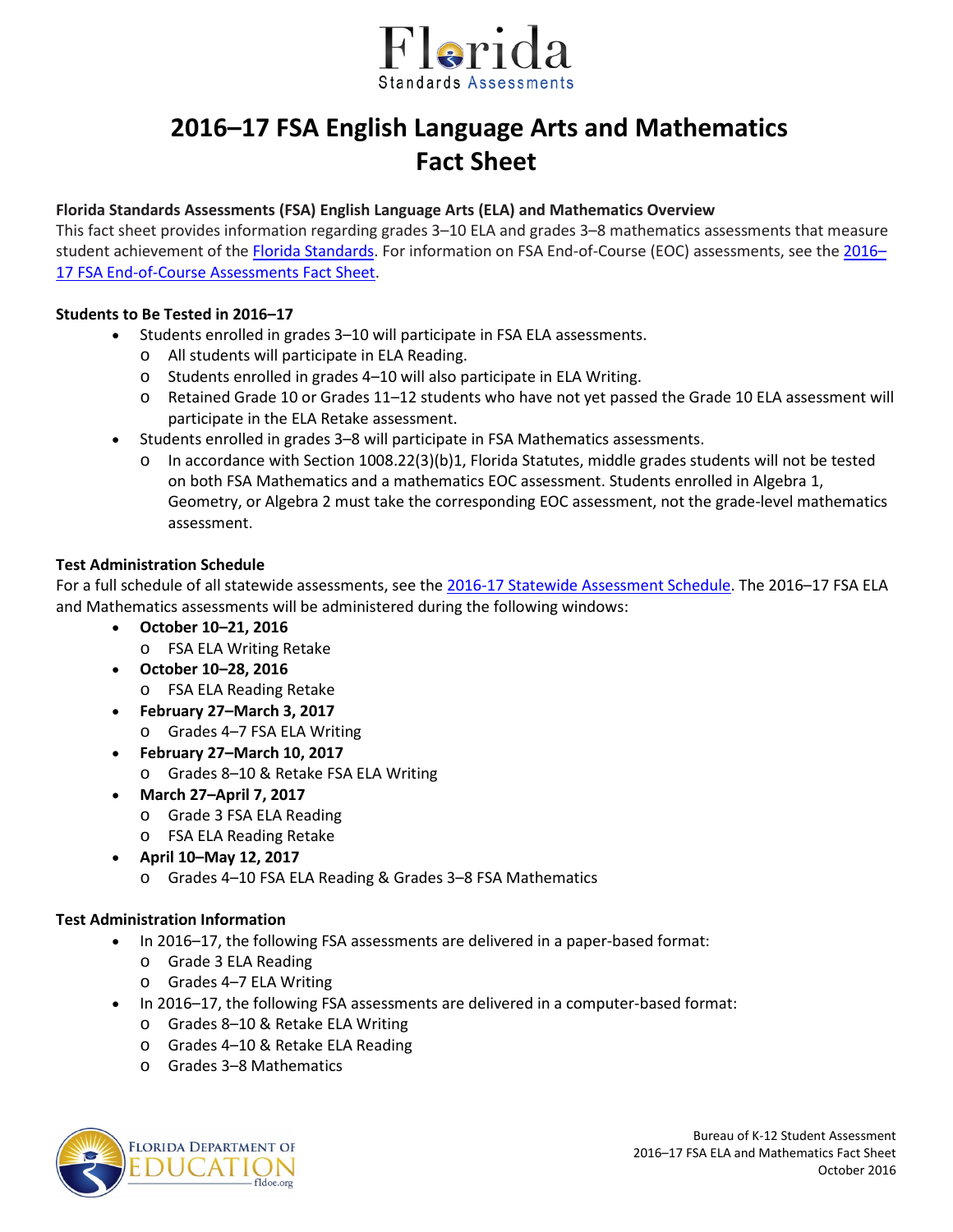- o Paper-based versions (regular print, large print, one-item-per-page and braille) of computer-based tests (CBT) are provided for students with disabilities who cannot access assessments on the computer, as specified in their Individual Educational Plans (IEPs) or Section 504 plans.
- o CBT accommodations (e.g., text-to-speech) are available for students whose IEPs indicate these accommodations.

2

## • **ELA Writing**

- o The ELA Writing test consists of one text-based constructed-response item (students read a variety of texts and respond to a prompt).
- o Grades 4–10 ELA Writing tests are administered in one 120-minute session.
- o The ELA Writing Retake is one 120-minute session, but students may use up to half the length of a typical school day to complete the test.
- o All students (PBT and CBT) are provided with a planning sheet to plan their writing. A sample of the Writing Planning Sheet is available on th[e FSA Portal](http://fsassessments.org/).

## • **ELA Reading and Mathematics**

- o ELA Reading and Mathematics assessments contain 56–66 items.
- o More information, including the number-of-items range for each assessment, can be found in the Test Design Summary located on th[e FSA Portal.](http://fsassessments.org/)
- o FSA ELA and Mathematics sessions are administered over two days. Test session lengths are as follows:
	- ELA Reading
		- Grades 3–5—Two 80-minute sessions
		- □ Grades 6–8 Two 85-minute sessions
		- Grades 9–10—Two 90-minute sessions
		- The ELA Reading Retake is administered in two 90-minute sessions, but students may use up to half the length of a typical school day to complete each session.
	- ELA Mathematics
		- Grades 3–5—Two 80-minute sessions
		- Grades 6–8—Three 60-minute sessions\*
		- \* Schools are required to administer Session 1 (non-calculator session) on day one and Sessions 2 and 3 (calculator sessions) on day two.
- o CBT Work Folders are provided for each mathematics session. A sample of the work folder is available on th[e FSA Portal.](http://fsassessments.org/)
- o CBT Worksheets are provided for each reading session for note-taking. A sample of the worksheet is available on the [FSA Portal.](http://fsassessments.org/)
- o For ELA Reading tests, students will respond to some items associated with listening passages. Students must have headphones or earbuds to access the passages. For information about the types of accommodations available for ELA Reading listening items for students with the appropriate IEP or Section 504 plan, see the Assessment Accommodations Frequently Asked Questions (FAQ) document on the FSA [Portal.](http://www.fsassessments.org/students-and-families/)
- o Scientific calculators are provided as part of the CBT platform for **Sessions 2 and 3 only** of grades 7 and 8 FSA Mathematics. The calculator is available for practice on th[e FSA Portal.](http://www.fsassessments.org/) In addition, reference sheets are provided for some mathematics assessments. Please see the *[Calculator and Reference Sheet Policies](http://www.fsassessments.org/wp-content/uploads/2014/06/FSA-Calculator-and-Reference-Sheet-Policy-Updated-07062016.pdf)  [for Florida Standards Assessments \(FSA\) Mathematics Assessments](http://www.fsassessments.org/wp-content/uploads/2014/06/FSA-Calculator-and-Reference-Sheet-Policy-Updated-07062016.pdf)* for more information. Calculators are not permitted for Grades 3–6 Mathematics.

## **Practice Tests**

- Computer-based and paper-based **practice tests**, as well as paper-based **test item practice** handouts, for each assessment are available on the [FSA Portal.](http://fsassessments.org/) Practice tests allow teachers, parents/guardians, and students to become familiar with the system, functionality, tools, and item types that will be encountered on the FSA. For resources to help students better understand the Florida Standards to which the assessments are aligned, please visit [CPALMS.](http://www.floridastandards.org/)
- Students are required to participate in a practice test session at their school prior to testing.

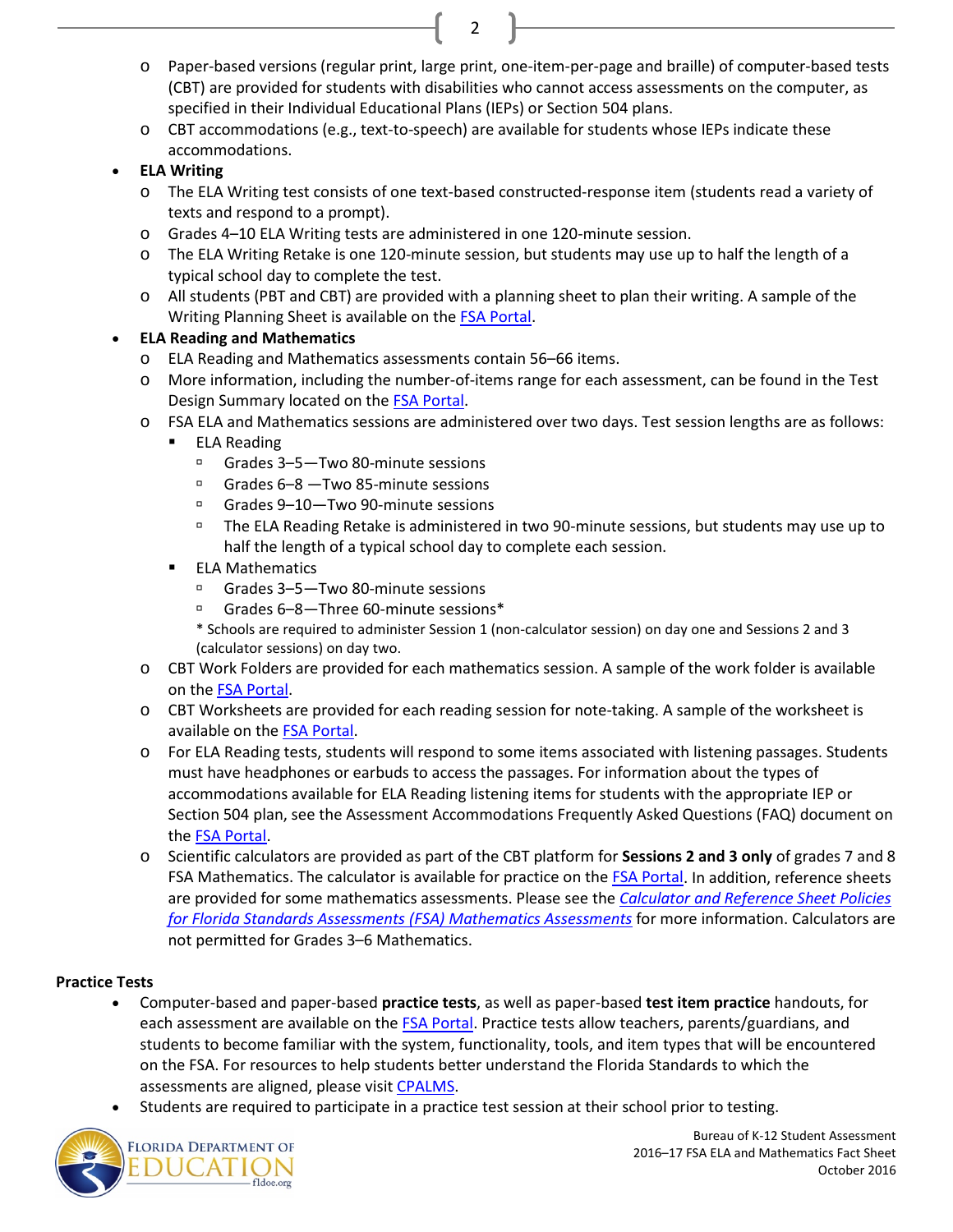## **Achievement Levels and FSA Scale Scores**

Student performance on Florida's statewide assessments is categorized into five achievement levels. Table 1 provides information regarding student performance at each achievement level; this information is provided on student reports so that students, parents, and educators may interpret student results in a meaningful way.

3

#### **Table 1. Achievement Levels**

| Level 1                                                                           | Level 2                                                                                   | Level 3                                                               | Level 4                                             | Level 5                                                 |
|-----------------------------------------------------------------------------------|-------------------------------------------------------------------------------------------|-----------------------------------------------------------------------|-----------------------------------------------------|---------------------------------------------------------|
| Inadequate:<br>Highly likely to need<br>substantial support<br>for the next grade | <b>Below Satisfactory:</b><br>Likely to need<br>substantial support<br>for the next grade | Satisfactory:<br>May need additional<br>support for the next<br>grade | Proficient:<br>Likely to excel in the<br>next grade | Mastery:<br>Highly likely to excel<br>in the next grade |

Achievement Level Descriptions (ALDs) further specify what students should know and be able to do in each grade level and subject as indicated in the Florida Standards. The FSA ALDs are available on the [FSA Portal.](http://www.fsassessments.org/)

Achievement level cut scores for FSA assessments were adopted in **State Board of Education Rule 6A-1.09422**, Florida Administrative Code, in January 2016. The lowest score in Level 3 is the passing score for each grade level and subject. The table below shows the score ranges for each achievement level on the FSA score scale. For grades 4-10 ELA, a combined score is reported that includes student performance on both the Writing and Reading components.

| <b>Assessment</b>                                                                                                     |                               | Level 1 | Level 2 | Level 3 | Level 4 | Level 5 |
|-----------------------------------------------------------------------------------------------------------------------|-------------------------------|---------|---------|---------|---------|---------|
| <b>English</b><br><b>Language Arts</b><br><b>Scale Scores</b><br>(240-412) for<br>Each<br><b>Achievement</b><br>Level | Grade 3 ELA                   | 240-284 | 285-299 | 300-314 | 315-329 | 330-360 |
|                                                                                                                       | Grade 4 ELA                   | 251-296 | 297-310 | 311-324 | 325-339 | 340-372 |
|                                                                                                                       | Grade 5 ELA                   | 257-303 | 304-320 | 321-335 | 336-351 | 352-385 |
|                                                                                                                       | Grade 6 ELA                   | 259-308 | 309-325 | 326-338 | 339-355 | 356-391 |
|                                                                                                                       | Grade 7 ELA                   | 267-317 | 318-332 | 333-345 | 346-359 | 360-397 |
|                                                                                                                       | Grade 8 ELA                   | 274-321 | 322-336 | 337-351 | 352-365 | 366-403 |
|                                                                                                                       | Grade 9 ELA                   | 276-327 | 328-342 | 343-354 | 355-369 | 370-407 |
|                                                                                                                       | Grade 10 ELA                  | 284-333 | 334-349 | 350-361 | 362-377 | 378-412 |
| <b>Mathematics</b><br><b>Scale Scores</b><br>(240-393) for<br>Each<br><b>Achievement</b><br>Level                     | Grade 3<br><b>Mathematics</b> | 240-284 | 285-296 | 297-310 | 311-326 | 327-360 |
|                                                                                                                       | Grade 4<br><b>Mathematics</b> | 251-298 | 299-309 | 310-324 | 325-339 | 340-376 |
|                                                                                                                       | Grade 5<br><b>Mathematics</b> | 256-305 | 306-319 | 320-333 | 334-349 | 350-388 |
|                                                                                                                       | Grade 6<br><b>Mathematics</b> | 260-309 | 310-324 | 325-338 | 339-355 | 356-390 |
|                                                                                                                       | Grade 7<br><b>Mathematics</b> | 269-315 | 316-329 | 330-345 | 346-359 | 360-391 |
|                                                                                                                       | Grade 8<br><b>Mathematics</b> | 273-321 | 322-336 | 337-352 | 353-364 | 365-393 |

#### **Table 2. FSA Scale Scores for Each Achievement Level**